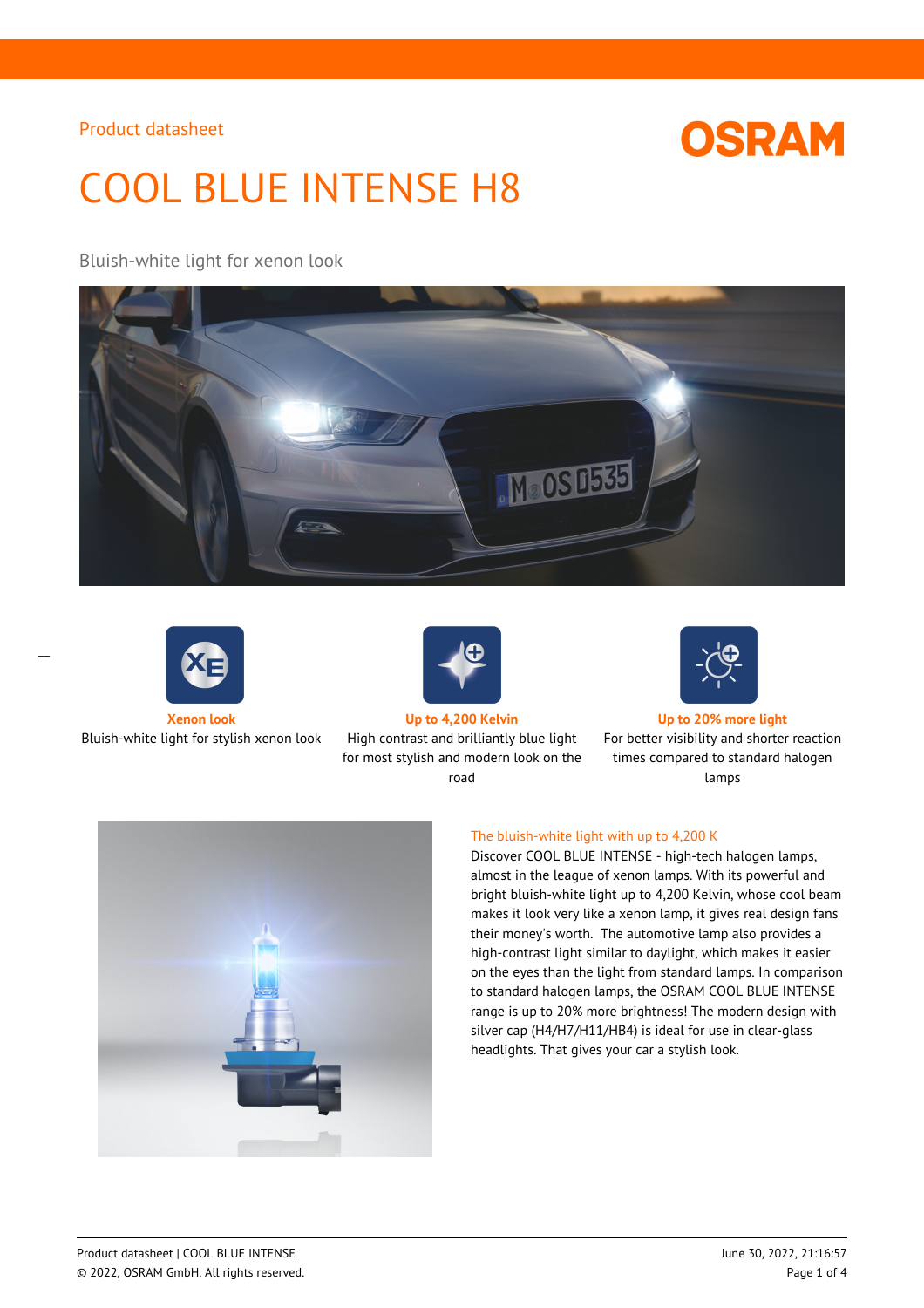#### Technical data

## **Product information**

| Order reference                             | 64212CBI               |  |
|---------------------------------------------|------------------------|--|
| Application (Category and Product specific) | Halogen headlight lamp |  |

## **Electrical data**

| Power input         | 43 W $^{1}$ |
|---------------------|-------------|
| Nominal voltage     | 12.0 V      |
| Nominal wattage     | 35.00 W     |
| <b>Test voltage</b> | 13.2 V      |

1) Maximum

### **Photometrical data**

| <b>Luminous flux</b>    | 800 lm |
|-------------------------|--------|
| Luminous flux tolerance | ±15%   |
| Color temperature       | 4200 K |

# **Dimensions & weight**



| <b>Diameter</b>       | $12.0$ mm |
|-----------------------|-----------|
| <b>Product weight</b> | 24.00 g   |
| Length                | 67.0 mm   |

## **Lifespan**

| Lifespan B3 | 250h  |
|-------------|-------|
| Lifespan Tc | 500 h |

# **Additional product data**

| <b>Base (standard designation)</b> | PGJ19-1 |
|------------------------------------|---------|
|                                    |         |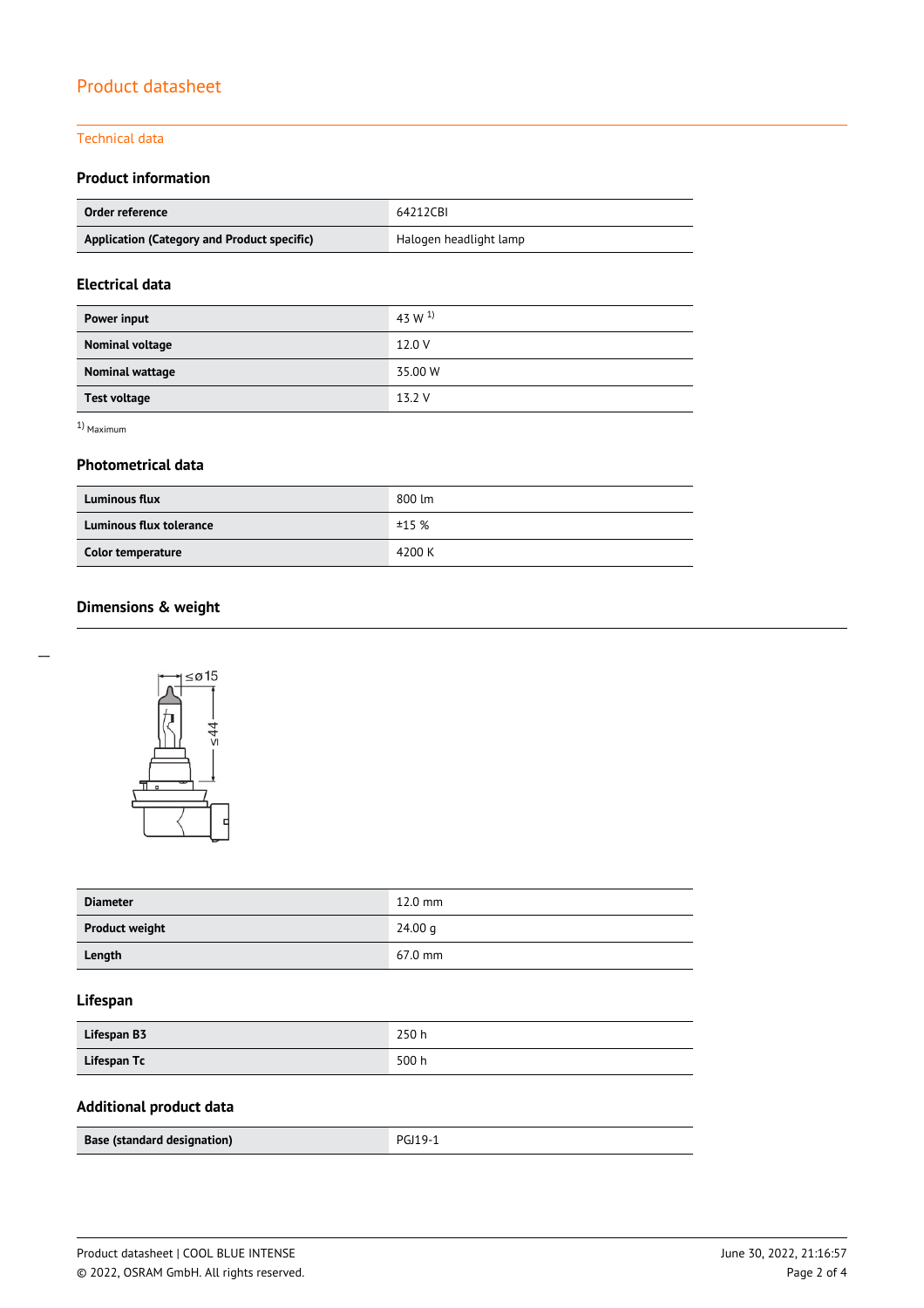#### **Capabilities**

| <b>Technology</b>                       | HAL            |  |
|-----------------------------------------|----------------|--|
| Certificates & standards                |                |  |
| <b>ECE category</b>                     | H <sub>8</sub> |  |
| <b>Country specific categorizations</b> |                |  |
| Order reference                         | 64212CBI       |  |

## **Environmental information**

## **Information according Art. 33 of EU Regulation (EC) 1907/2006 (REACh)**

| Date of Declaration               | 19-01-2022                                                                                                          |
|-----------------------------------|---------------------------------------------------------------------------------------------------------------------|
| <b>Primary Article Identifier</b> | 4052899931077   4052899182882   4052899412903<br>  4052899412828   4052899412989  <br>4052899421417   4052899487130 |
| Candidate List Substance 1        | No declarable substances contained                                                                                  |
| Declaration No. in SCIP database  | In work                                                                                                             |

#### Logistical Data

 $\overline{a}$ 

| <b>Product code</b> | <b>Product description</b>     | Packaging unit<br>(Pieces/Unit) | <b>Dimensions (length</b><br>x width x height)     | <b>Volume</b>          | <b>Gross weight</b> |
|---------------------|--------------------------------|---------------------------------|----------------------------------------------------|------------------------|---------------------|
| 4052899931077       | COOL BLUE INTENSE<br>H8        | Hard Cover Box                  | 114 mm $\times$ 48 mm $\times$<br>$106 \text{ mm}$ | $0.58$ dm <sup>3</sup> | 140.00 g            |
| 4062172058902       | <b>COOL BLUE INTENSE</b><br>H8 | Shipping carton box<br>10       | 268 mm x 126 mm x<br>$125$ mm                      | 4.22 dm <sup>3</sup>   | 785.00 g            |

The mentioned product code describes the smallest quantity unit which can be ordered. One shipping unit can contain one or more single products. When placing an order, for the quantity please enter single or multiples of a shipping unit.

#### Download Data

| <b>File</b>                                       |
|---------------------------------------------------|
| 360 Degree Image<br>COOL BLUE INTENSE H8 64212CBI |

#### **Application advice**

For more detailed application information and graphics please see product datasheet.

#### **Disclaimer**